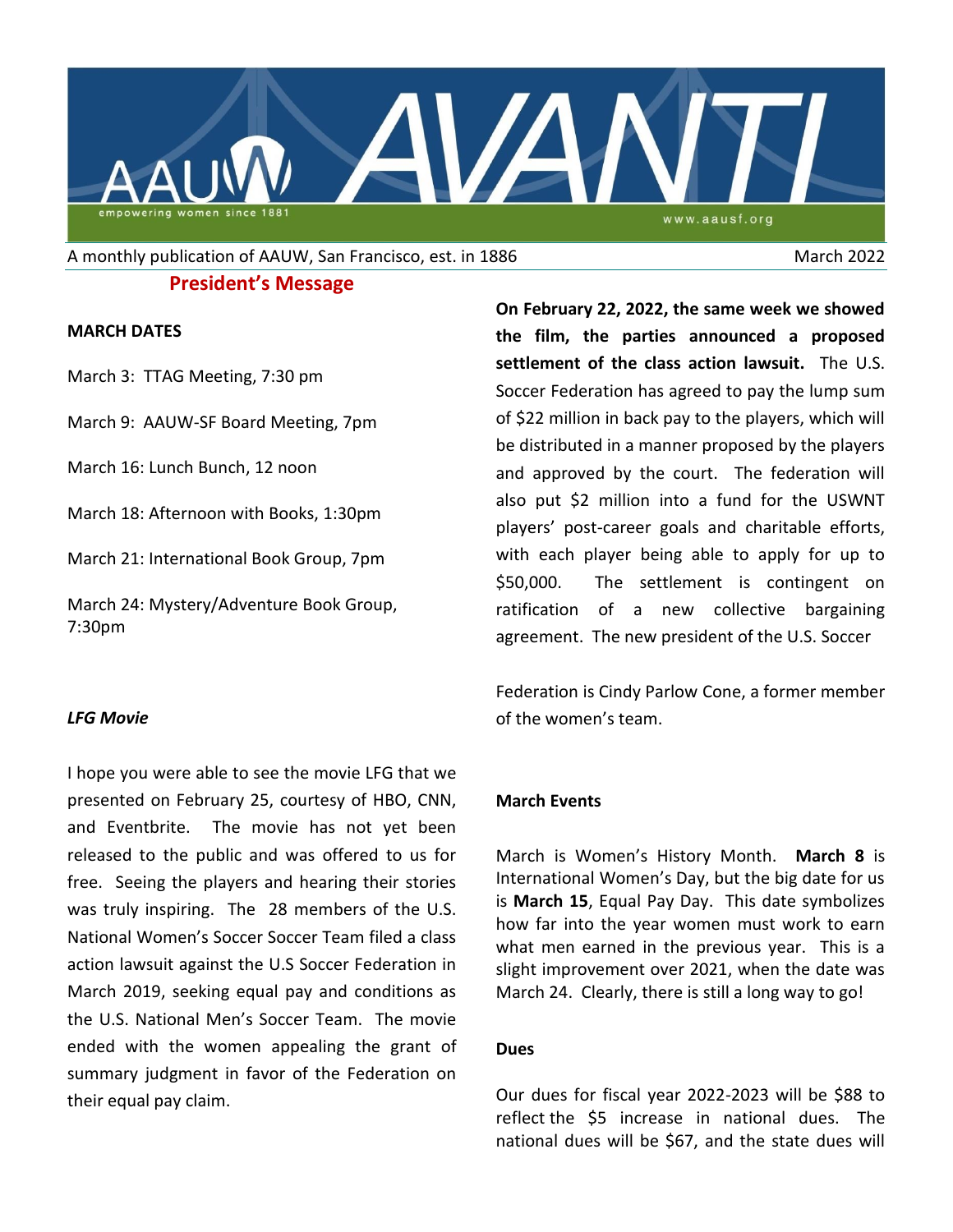AVANTI [www.aauwsf.org](http://www.aauwsf.org/) March 2022

continue at \$20. Our branch will still only charge dues of \$1.00, a real bargain!

We are able to subsidize anyone who expects to have trouble paying the full amount of \$88. Please contact any member of the board if you need assistance

#### **Barbara Spencer, Co-President**



#### **Welcome to Women's History Month!**

Start reading Maya Angelou's "I Know Why The Caged Bird Sings" during this month. Join us on April 27<sup>th</sup> at 7:30 p.m. via Zoom to discuss the book. This is a classic that I've never read and I'm excited to guide our DEI Book Club in discussing. The Zoom link will be sent out closer to the meeting date.

Check out this link for phenomenal events celebrating women:

[https://datebook.sfchronicle.com/guide/womens](https://datebook.sfchronicle.com/guide/womens-history-month-2022-celebrate-with-bay-area-events-performances-and-more)[history-month-2022-celebrate-with-bay-area](https://datebook.sfchronicle.com/guide/womens-history-month-2022-celebrate-with-bay-area-events-performances-and-more)[events-performances-and-more](https://datebook.sfchronicle.com/guide/womens-history-month-2022-celebrate-with-bay-area-events-performances-and-more)

Also, there's a self-guided walking tour for Women's History Month:

[https://www.planet.com/pulse/self-guided-san](https://www.planet.com/pulse/self-guided-san-francisco-walking-tour-for-womens-history-month-march-2022/)[francisco-walking-tour-for-womens-history-month](https://www.planet.com/pulse/self-guided-san-francisco-walking-tour-for-womens-history-month-march-2022/)[march-2022/](https://www.planet.com/pulse/self-guided-san-francisco-walking-tour-for-womens-history-month-march-2022/)

I am sharing one of my favorite quotes.

"I've learned that people will forget what you said, people will forget what you did, but people will never forget how you made them feel." ― **Maya Angelou**

May you feel seen and cared for.

**Kelly Joseph, Co-President**

## **Board Meeting**

The next board meet in will be on **March 9,** at 7:00 pm. We will be meeting on Zoom.

All members are welcome. Contact Barbara at

# **Afternoons With Books**

**When: Friday, March 18, at 1:30 pm Where:** Zoom **What: What Money: The True Story of a Made-Up Thing,** by Jacob Goldstein **Moderator:** Michelle Mammini Zoom coordinator: **Michelle Mammini** [t](file:///C:/Users/Corrine/Documents/Avanti/mmammini@pacbel.net)

## **International Book Group**

**When: Monday March 21, at 7:00 pm Where: Zoom Book/Author: The Bad Muslim Discount**, by Syed Masood **Zoom Coordinator: Barbara Spencer**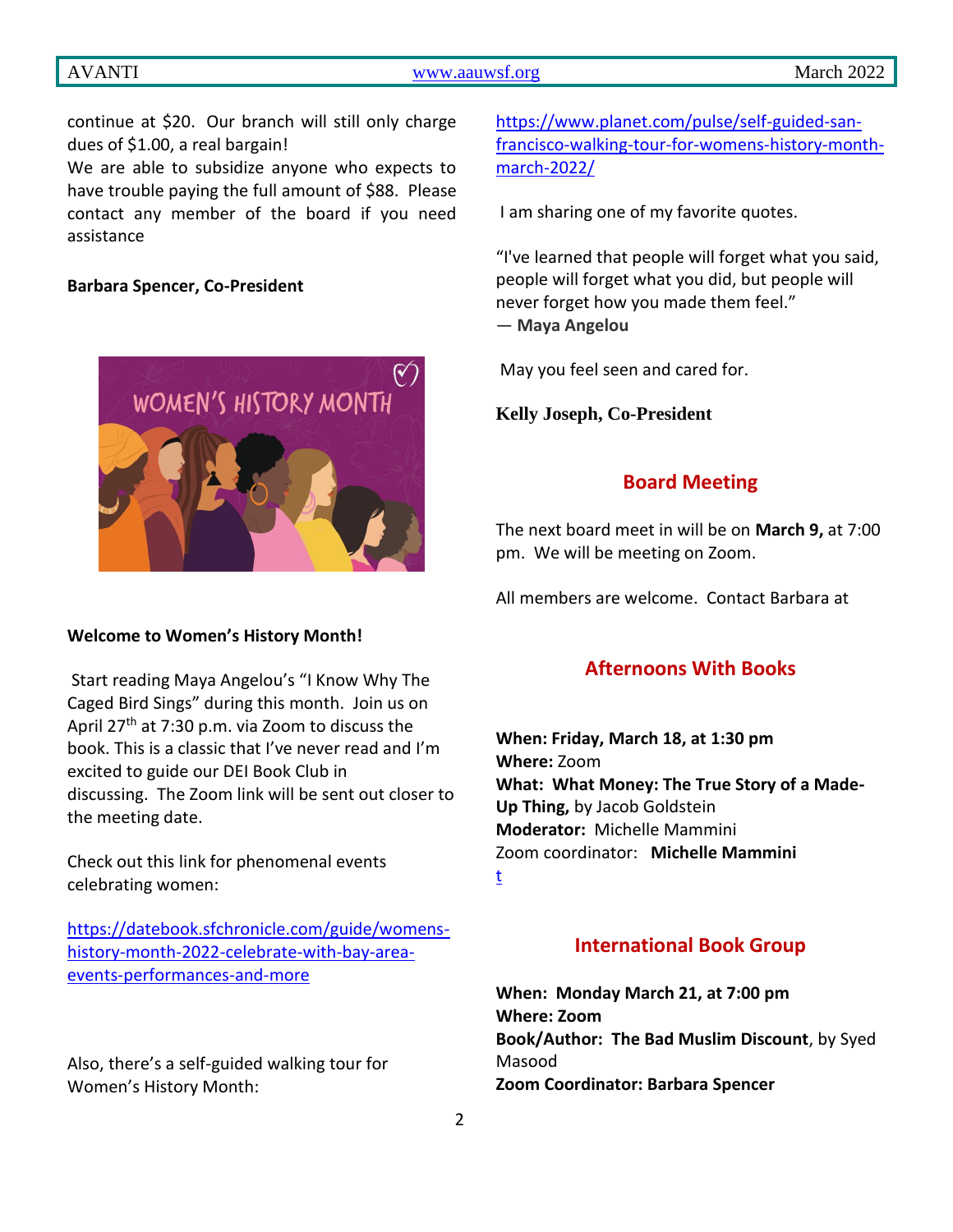## AVANTI [www.aauwsf.org](http://www.aauwsf.org/) March 2022

# **Mystery/Adventure**

**Date: March 24 at 7:30 PM. Book & Author: While Justice Sleeps,** by Stacey Abrams **Reviewer:** Sandra Tye **To receive Zoom link RSVP:** 

# **Lunch Bunch**

**Where**: Zazie's in Cole Valley Date: Wednesday, March 16, 12 Noon Address:41 Cole Street Phone: I need to make accurate numbers of people

# **Tech Trek**

Tech Trek is super busy. See Rosaura's T-Tag events. It is also getting ready to choose our 2022 campers. We are currently recruiting members to interview prospective campers. The weekend for interviews is March 19 and 20th, 10-4. There will be shifts.

If you'd like more information or be available to help interview, please contact: Elaine Butler at 5- 305-2220 or [elainebutler124@comcast.net](mailto:elainebutler124@comcast.net)

Thank you for being a part of Tech Trek.

# **Silver Jubilee**

SF-AAUW Silver Jubilee Scholarship Fund will offer scholarships of \$3000 (three thousand dollars) to help women in their final two years of undergraduate school or graduate program at an accredited college or university for the 2022-2023 fall and spring semesters. Scholarship candidates must have a San Francisco address and/or attend a school within one hundred miles of San Francisco. There are no restrictions on the use of the funds.

The Silver Jubilee Scholarship application is due by April 15, 2022. The application may be found at the branch website, which is [www.aauwsf.org](www.aauwsf.org%20)

## **TTAG Event**

# **Event: LinkedIn for High School Students: a Hands-on Workshop**

- **When:** Thursday, March 3rd, 2022
- **Time:** 6:30 PM
- **Where:** PRE-REGISTER at: [https://us02web.zoom.us/meeting/register](https://us02web.zoom.us/meeting/register/tZwkd-isrzkoHtEFdw21dCAVQQ294_fvjJeT) [/tZwkd-isrzkoHtEFdw21dCAVQQ294\\_fvjJeT](https://us02web.zoom.us/meeting/register/tZwkd-isrzkoHtEFdw21dCAVQQ294_fvjJeT)
- **What:** a 45-minute workshop on how high school students may take advantage of the platform to create a robust and impressive profile, build their professional networks and connect to opportunity by searching for jobs, internships and schools on LinkedIn.

## **Pat Camarena**

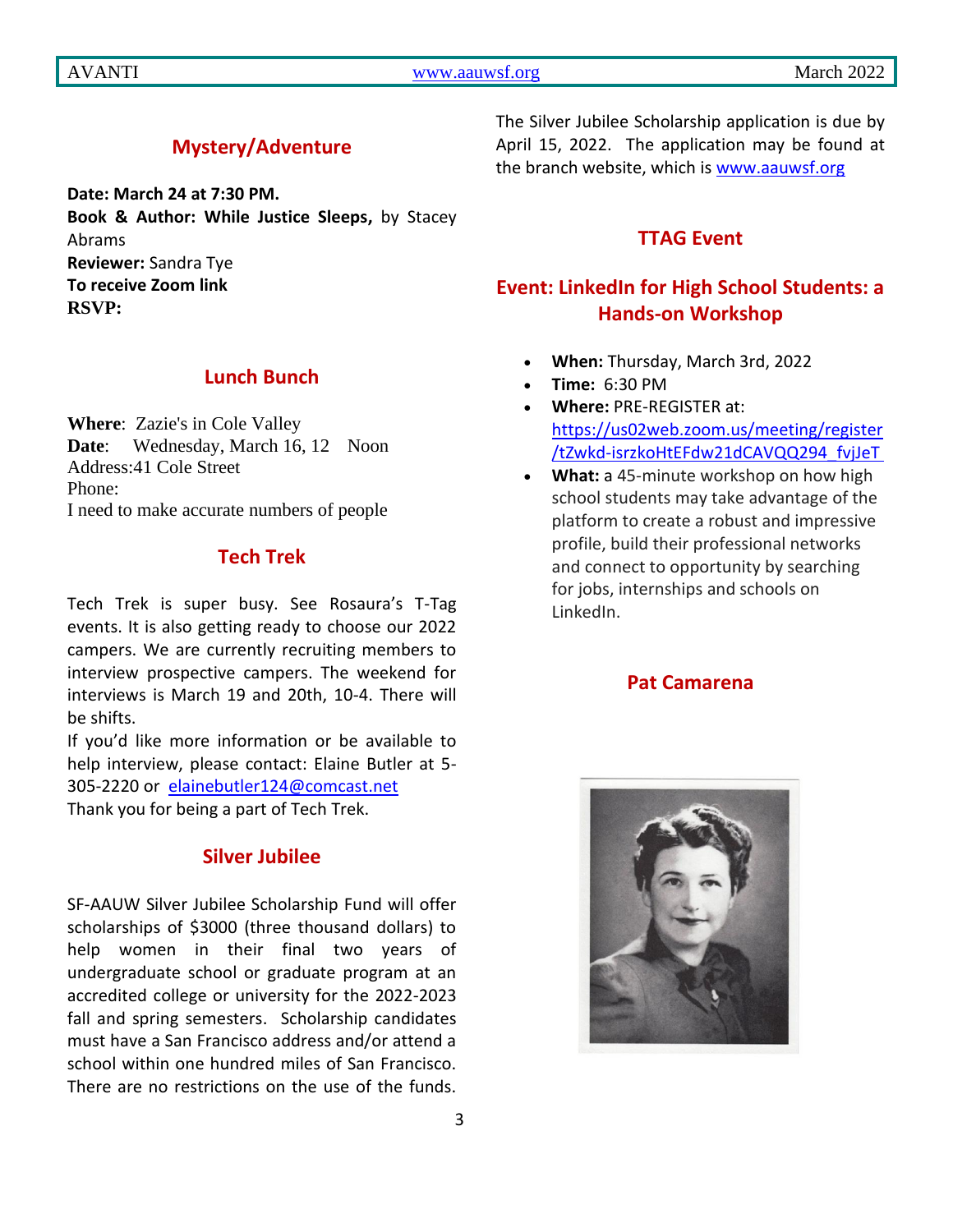# **Ruth's Comfort Food**

When your internal cookie sweet tooth comes calling, before you bite into one of your favorites, you might be curious to know what are the most popular cookies in the world? Currently, as far as worldwide sales go, Oreos top the list. If asked to weigh in on national preferences, the British, for example, may argue in favor of the shortbread at teatime and the Germans might prefer snacking on Pfeffernusse cookies. However, Americans, far and away, would vote for the toll house chocolate chip cookie! Americans eat, on average, three

# cookies a day. Wow!

It's often said that for the last fifty years or so, these sweet treats have also been made very successfully in home kitchens, thanks to the efforts of Ruth Wakefield. I've heard rumors that these are Santa's favorite Christmas Eve treats. It is rumored that he prefers them soft and gooey with lots of chocolate chips!

The origin of the chocolate chip cookie in the early 1930s can be traced to Massachusetts born Ruth Graves Wakefield. Ruth had early careers as a dietitian and educator. However, after her marriage, she and her husband bought and renovated an old dilapidated building near Plymouth. The building was located alongside a former toll road. In that building they opened an inn and soon expanded the site to include a restaurant.

Ruth put her dietitian thinking cap to create a great variety of menu items, drawing on many of her grandmother's tried and true recipes. In addition, she also experimented with new concoctions, especially desserts. Soon repeat customer recommendations from both locals and east coast coast travelers led to an interest in having Ruth produce and market a cookbook. It was while she was trying out cookbook item candidates that she developed a variation on a popular butter cookie that the restaurant offered. Due to a short supply of Bakers chocolate at the time, she chopped up a Nestle's semi sweet bar into pea-sized bits and added brown sugar with nuts to the dough. Surprisingly when baked, the bits did not melt but rather remained whole. She decided to include this cookie in her original recipe book. Soon the recipe was reprinted in local newspapers. Ruth was even invited to be a guest on a radio program hosted by Marjorie Husted (a.k.a. Betty Crocker). After WWII began, care packages mailed to troops serving overseas were very likely to include boxes of this popular homemade cookie. They proved to be easy to ship and share.

The rights to Ruth's very popular recipe were later sold to the Nestle Company with Ruth reportedly entering into a partnership to act as a company consultant and, as the story goes, receiving free chocolate for life.

In 1983, a federal judge ruled that the Nestle company, (which now sells about 90 billion individual morsels each year), no longer had exclusive rights to the Toll House trademark. The toll house cookie lives on even though the inn itself burned down in 1985. An historical marker is located on the original site.

[www.cooksinfo.com](http://www.cooksinfo.com/)

www.New Yorker.com

[www.women-inventors.com](http://www.women-inventors.com/)

[www.verybestbaking.com](http://www.verybestbaking.com/) (the original Nestle recipe)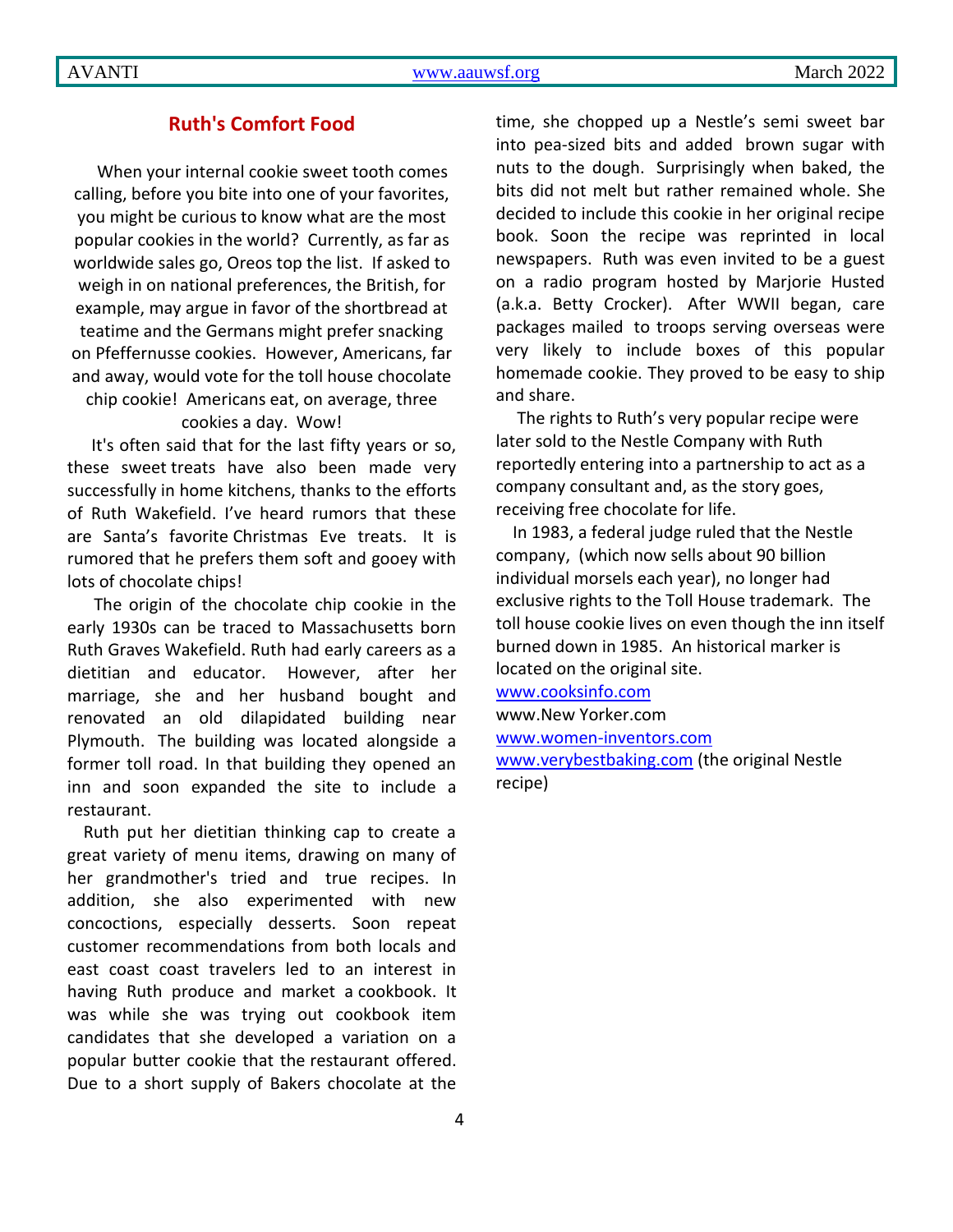AVANTI [www.aauwsf.org](http://www.aauwsf.org/) March 2022

# **AAUWSF Board**

Contact us: **[aauwsfbranch@gmail.com](file:///C:/Users/Corrine/Documents/Avanti/aauwsfbranch@gmail.com)**

**Co-Presidents Barbara Spencer Kelly Joseph**

**Treasurer Corrine Sacks**

**Secretary Rosaura Valle**

**Membership VP Mary Renner**

**Website Roli Wendorf**

**Public Policy**

**Avanti Editor Corrine Sacks** **Silver Jubilee Fund Chair Mary Suter**

**Voter Information Sheila Bost**

**Tech Trek Elaine Butler**

**Tech Trek Alumnae Group Rosaura Valle**

**Diversity, Equity and Inclusion Coordinator (DEI) Kelly Joseph**

# **March 2022**

| Sun | Mon                              | Tue          | Wed                       | Thu                      | Fri                                | Sat |
|-----|----------------------------------|--------------|---------------------------|--------------------------|------------------------------------|-----|
|     |                                  | $\mathbf{1}$ | $\overline{2}$            | 3                        | $\overline{4}$                     | 5   |
| 6   | $\overline{7}$                   | 8            | 9 Board<br>Meeting 7PM    | 10                       | 11                                 | 12  |
| 13  | 14                               | 15           | 16 Lunch Bunch<br>12 Noon | 17                       | 18 Afternoon<br>w/Books<br>1:30 PM | 19  |
| 20  | 21 International<br>Books 7:30PM | 22           | 23                        | 24 Mystery/Adv<br>7:30PM | 25                                 | 26  |
| 27  | 28                               | 29           | 30                        | 31                       |                                    |     |
|     |                                  |              |                           |                          |                                    |     |

*Be sure you put your feet in the right place, and then stand firm.*

**Abraham Lincoln**